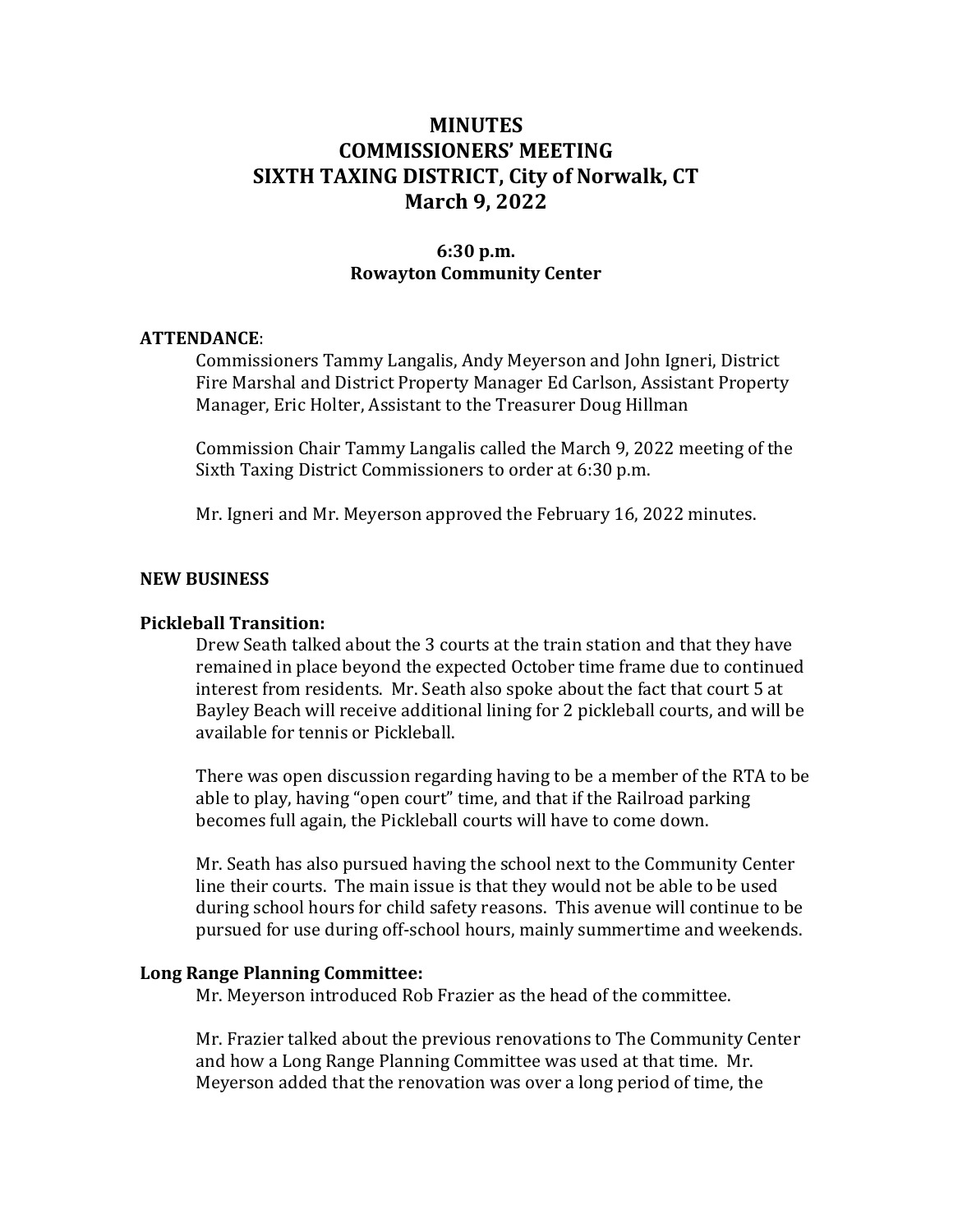pandemic came, a break from any further work was put on hold, and now is the time to re-look at the Long Range plan.

Mr. Frazier said a survey will be sent out to residents looking for ideas/feedback on what should be done to the Community Center. The survey will be sent out in eblasts and hard copies will be placed in the library.

### OLD BUSINESS

### Bayley Beach Sidewalk:

Mrs. Langalis said the project will start in April, will be ADA compliant, 2 trees will be removed, and the monuments preserved. The Gardeners would like to agree on what vegetation will be used for the fence.

#### Planning and Zoning:

Mrs. Langalis stated that Planning and Zoning is not handled by the Sixth Taxing District, but by the City of Norwalk, and any concerns may be addressed with the 2 common council members.

Several residents stated their displeasure with the new structure at 111 Rowayton Avenue, and how it takes away from the view of the water. Mr. Meyerson said that The City of Norwalk does look for feedback on Planning and Zoning, and to visit the City website to do so.

Mr. Meyerson suggested an organization be created to go to the City of Norwalk Planning and Zoning meetings to keep apprised of future buildings in town.

#### Roles of your Representatives – 6TD and Common Council:

Mrs. Langalis explained the three Commissioners are elected every 6 years, overlapping for 2 years. Only two can be from the same party. They oversee a two million dollar budget, the volunteer fire department, personnel, the library, and act as stewards of the district's properties.

Mr. Igneri was a common council member of The City of Norwalk for eight years, and explained that the City is run on a weak Mayor system where the common council must approve something before the Mayor can take action.

### Report of the Commissioners:

Covered earlier in meeting.